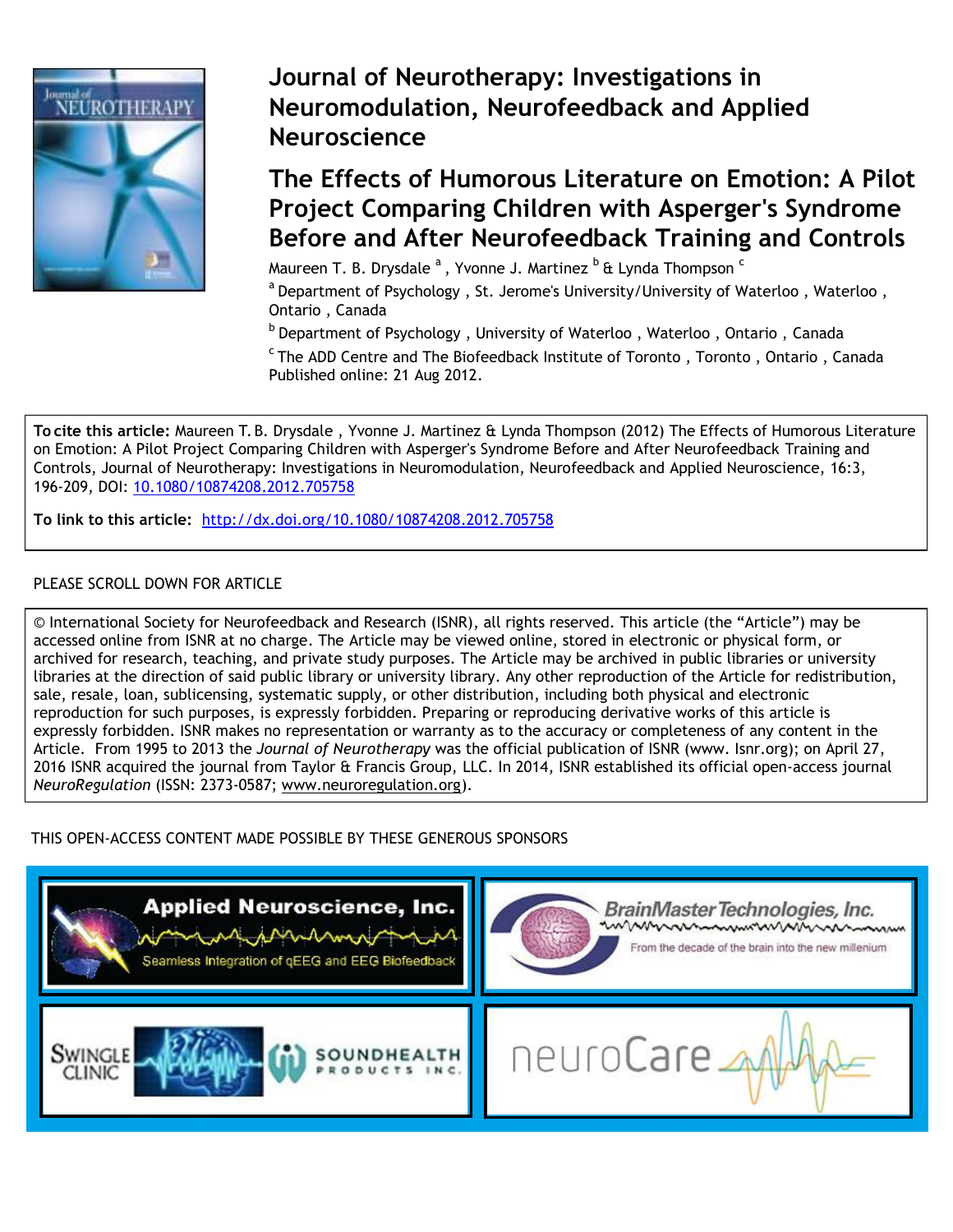

# THE EFFECTS OF HUMOROUS LITERATURE ON EMOTION: A PILOT PROJECT COMPARING CHILDREN WITH ASPERGER'S SYNDROME BEFORE AND AFTER NEUROFEEDBACK TRAINING AND CONTROLS

# Maureen T. B. Drysdale $^1$ , Yvonne J. Martinez $^2$ , Lynda Thompson $^3$

<sup>1</sup>Department of Psychology, St. Jerome's University/University of Waterloo, Waterloo, Ontario, Canada

<sup>2</sup>Department of Psychology, University of Waterloo, Waterloo, Ontario, Canada <sup>3</sup>The ADD Centre and The Biofeedback Institute of Toronto, Toronto, Ontario, Canada

This study examined neurofeedback training, reading humorous stories, and emotion in children diagnosed with Asperger's Syndrome (AS). In a pre-posttest design (before and after the story), positive and negative affect were compared between controls and two experimental groups of children with AS—those beginning training (<4 sessions) and those near completion of training (>40 sessions). Children with AS who had more than 40 sessions of neurofeedback responded the same way to the reading materials as the normally functioning controls with increases in positive affect and decreases in negative affect. Children with AS with less than 4 sessions of neurofeedback did not display this change.

#### INTRODUCTION

Asperger's Syndrome (AS) is recognized as a separate and distinct disorder classified under Pervasive Developmental Disorders in the Diagnostic and Statistical Manual of Mental Disorders (4th ed., text rev. [DSM-IV–TR]; American Psychiatric Association [APA], 2000). Hans Asperger was the first to describe the symptoms for AS—calling the condition ''autistic psychopathy''—using terms like ''little professors'' and ''socially isolated'' (Asperger, 1944, 1991). In 1981, autism expert Lorna Wing coined the term ''Asperger's Syndrome'' after studying and writing about the unique symptoms she had observed in her case studies. However, it was not until 1992 that the disorder became official when it was listed in

the World Health Organization's International Classification of Diseases (World Health Organization, 1994). In 1994, it was included in the DSM (4th ed.; APA, 1994).

Unlike autism and other developmental disorders, AS is not described by any significant adaptive behavior delays, language delays, or cognitive impairments (APA, 2000). In fact, children with AS typically have normal to superior cognitive and language development and have been found to have superior verbal skills compared to typically developing children (APA, 2000; Carpenter, Pennington, & Rogers, 2001; Gepner, Deruelle, & Grynfeltt, 2001; Mayes & Calhoun, 2008; Rosenn, 1999; Smith Myles et al., 2002; Smith Myles & Simpson, 2001; Thompson & Thompson, 1998).

Received 15 March 2012; accepted 8 June 2012.

Address correspondence to Maureen T. B. Drysdale, PhD, Department of Psychology, School of Public Health and Health Systems, St. Jerome's University/University of Waterloo, 290 Westmount Road, Waterloo, ON N2L 3G3, Canada. E-mail: mdrysdal@uwaterloo.ca

We express our gratitude to the staff at the ADD Centre and Biofeedback Institute of Toronto, Ontario, for their support and help with this study. We also thank the children at the Centre for participating and to their families for permitting participation. Finally, we extend our gratitude to the students who participated in the control group and to their teachers for taking the time out of their busy schedules to allow us into their classrooms. Authors are listed in alphabetical order in recognition of their equal scholarly contributions to this work. This article is based on an undergraduate honors thesis completed by Y. Martinez at the University of Waterloo, under the direct supervision of M. Drysdale.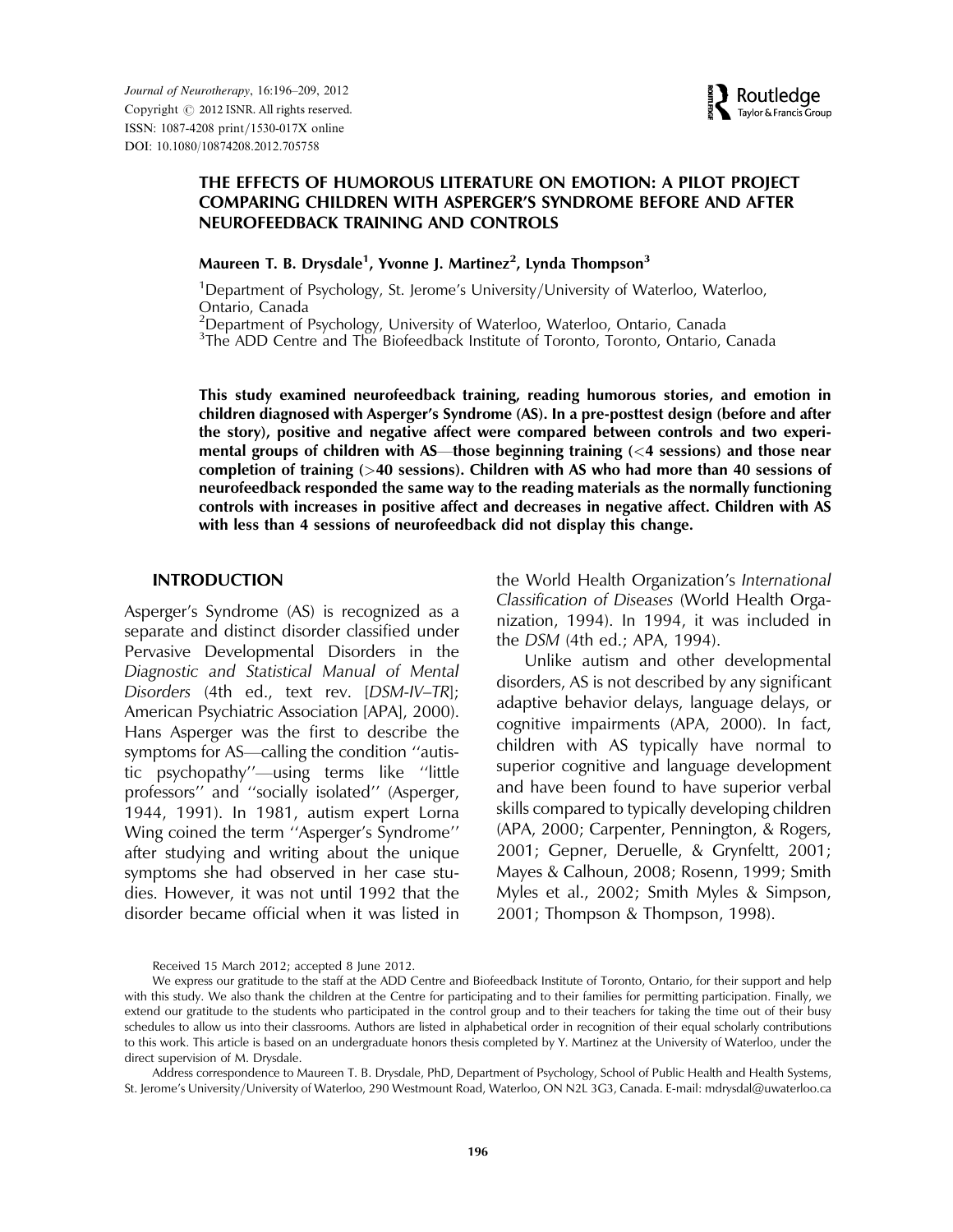On the other hand, AS shares several characteristics with autism. For example, it is characterized by deficiencies in social interactions (e.g., reciprocal communication, social understanding; Attwood, 1998), emotion regulation (Thompson & Thompson, 2007), and affective communication, as well as by repetitive stereotyped behaviors (e.g., idiosyncratic interests, rigid routines; APA, 1994; Wing, 2001). Children with AS have been found to have difficulty understanding different types of literary techniques (i.e., metaphors, puns), understanding humor (Kaland et al., 2005; Thompson, Thompson, & Reid, 2010), interpreting the emotional states of others, and/or inferring a character's state of mind (theory of mind; Attwood, 1998). Not surprising, these individuals often struggle with establishing meaningful, close relationships (Attwood, 1998).

Current prevalence estimates range from 0.3 to 71 per 10,000 (Ehlers & Gillberg, 1993; Fombonne & Tidmarsh, 2003). For school-age children, the rates are estimated to be 36 per 10,000 (Attwood, 1997) with a 4:1 ratio of boys to girls diagnosed (Ehlers & Gillberg, 1993). Researchers explain that there is such discrepancy in the prevalence estimates because of the controversial issues regarding the diagnostic criteria used for AS—in particular, distinguishing it from high-functioning autism (Knezevic, Thompson, & Thompson, 2010). Further confusion exists because these individuals show cognitive and academic abilities within the normal range of functioning (Mayes & Calhoun, 2008).

Children with AS—because of their normal cognitive and academic abilities—are most likely integrated into the schools with their same-age, normally functioning peers. However, it has been argued that they struggle with fitting in (Portway & Johnson, 2005) because of their deficits with social-emotional processing and awkward interpersonal skills (Kaland et al., 2005; Laurent & Rubin, 2004). These children have difficulty understanding social stories, conversations, and narratives especially those involving figures of speech, sarcasm, humor, and irony (Kaland et al., 2005). They struggle with boundaries, as well

as understanding and expressing their emotions (Laurent & Rubin, 2004). As a result, they tend to be rejected and teased by their peers (Thompson & Thompson, 2007). This is especially problematic when they transition to adolescence—a time when peer acceptance and friendships become increasingly salient (Durkin, 1995) and are significantly related to adjustment in school (Connell & Wellborn, 1991), social functioning (Nangle & Erdley, 2001), feelings of inclusion (Erdley, Nangle, Newman, & Carpenter, 2001), self-worth (Connell & Wellborn, 1991; Erdley et al., 2001; Rubin et al., 2004), and overall psychological well-being (Oberle, Schonert-Reichl, & Thompson, 2010; Wentzel, 2009). Not surprisingly, many adolescents with AS perceive social relations as one of the most difficult aspects of their lives (Carrington, Paoinczak, & Templeton, 2003) and often socially withdraw as a result (Thompson & Thompson, 2007). Given findings linking social relations with negative mood in children and adolescents with AS (Hedley & Young, 2006), many are at risk for mood disorders such as depression. In fact, research has indicated that adolescents with AS display higher levels of depressive symptoms than the general population (Ghaziuddin, Weidmer-Mikhail, & Ghaziuddin, 1998).

With this in mind, it is imperative to find ways to alleviate the negative symptoms and effects of AS, including negative affect. Commonly tried interventions for AS include behavior therapy, social skills training, psychotherapy, and medications (e.g., SSRIs for anxiety and methylphenidate for hyperactivity; Green et al., 2006). However, Thompson and Thompson (2007) argued that outcome data are lacking and treatments using medications are often not favorable and can actually worsen or induce certain symptoms such as anxiety (i.e., an iatrogenic effect). More recently, favorable outcomes have been reported using neurofeedback (NFB) as a treatment for AS (Coben, 2007; Coben & Myers, 2010; Knezenic et al., 2010; Kouijzer, van Schie, de Moor, Gerrits, & Buitelaar, 2010; Thompson et al., 2010).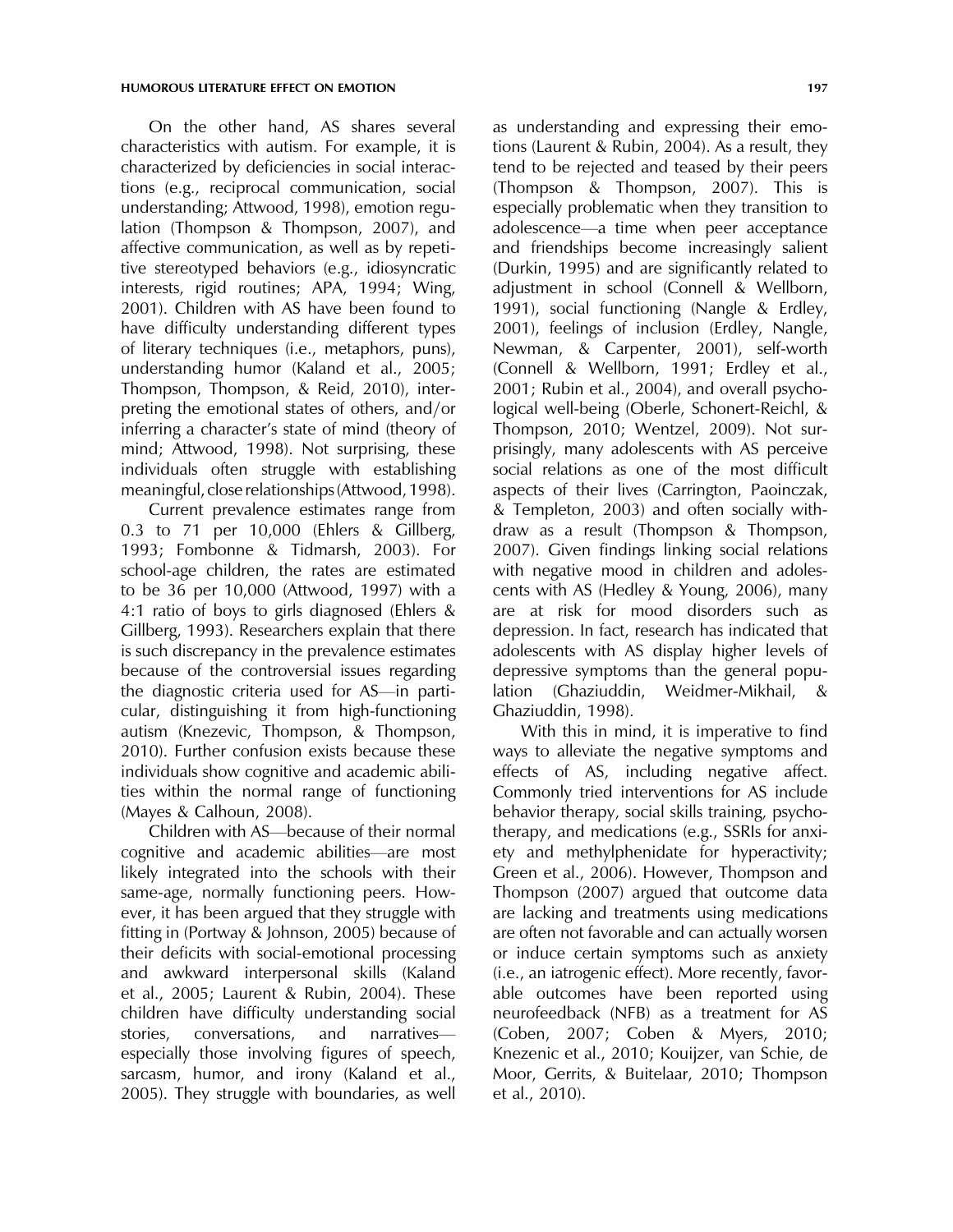## NFB TRAINING

NFB—also called EEG biofeedback—is a treatment designed to target neurologically based conditions by altering the electrical activity of the brain (Lubar, 1995). The argument is that altering and normalizing brainwave (EEG) activity improves some the symptoms of AS (Reid, 2005). Researchers in the field of psychophysiology identify five types of brainwaves (EEG bands)—delta, theta, alpha, beta, and gamma—that become activated according to level of awareness (Hammond, 2011). Delta waves are the slowest (.5–3.5 Hz) and represent the lowest level of awareness (i.e., sleeping). With increasing awareness, brainwaves move from delta to theta (4–8 Hz; daydreaming) to alpha (8–12 Hz; disengaged and relaxed) to beta (12–30 Hz; alert intellectual activity) to gamma  $(>30 Hz$ ; intense information processing; Hammond, 2011). Activity in the lower end (12–15 Hz) of the beta waves—measured across the sensorimotor strip (International 10–20 placement sites known as C3, Cz, and C4)—is referred to as the sensorimotor rhythm (SMR) and is characterized by relaxed alertness (Hammond, 2011).

The goal of NFB training is to increase SMR and beta waves (i.e., the fast waves associated with relaxation and thinking, respectively) while decreasing theta and alpha waves (i.e., the slow waves associated with tuning out and daydreaming, respectively).

Increasingly, researchers have investigated the use of NFB training in treating individuals with anxiety disorders (Hammond, 2005), insomnia (Hammer, Colbert, Brown, & Ilioi, 2011), depression (Choi, et al., 2011), attention deficit/hyperactivity disorder (deBeus  $&$ Kaiser, 2011; deNiet, 2011; Levesque, Beauregard, & Mensour, 2006; Lubar, 1995), learning disabilities (Thornton & Carmody, 2005; Walker & Norman, 2006) as well as being used to facilitate peak performance in normally functioning individuals (Kleber, Gruzelier, Bensch, & Birbaumer, 2008). Positive gains have also been documented for individuals with AS (Coben & Myers, 2010; Knezevic et al., 2010; Kouijzer et al., 2010; Thompson

et al., 2010). More specifically, Thompson et al. (2010) reported significantly marked improvements in attention (both auditory and visual) and impulsivity. Coben and Myers (2010) reported significant improvements with social interaction and communication. With documented improvements across all areas of difficulty, there is increased potential for longterm management of the disorder.

#### TEXT-BASED MATERIALS AND AFFECT

As previously discussed, individuals with AS are more likely to develop depression than normally functioning individuals (Ghaziuddin et al., 1998) and although NFB has shown promise in the treatment of depression, individuals with AS—similar to normally functioning individuals who suffer occasional negative affect—need day-to-day strategies that can enhance mood during difficult times (e.g., at school). One strategy not previously examined for low affect in AS individuals is literature or text-based materials.

The use of reading materials to evoke positive (or negative) emotions is guided by a few theoretical models: the negative state relief model (Mitchell, Brown, Morris-Villagran, & Villagran, 2001), the resource allocation model of mood effects (Riesberg, 1997), and the selective learning and recall model (moodincongruent and congruent learning; Bower, Gilligan, & Monteiro, 1981; Ellis, Ottaway, Varner, Becker, & Moore, 1997). Previous research has found that happy reading materials (such as therapeutic stories) are as effective in reducing negative affect as psychoeducational interventions (Parker, 2004). Thus, it is a possibility that the use of reading materials may also be used to help children with AS. Overall, studies have not investigated whether or not children diagnosed with AS can understand emotions in reading where there is an absence of pictures and/or drawings. It is unknown whether children with AS have difficulty understanding emotions in text-based materials. What is known is that children with autism can learn to recognize emotions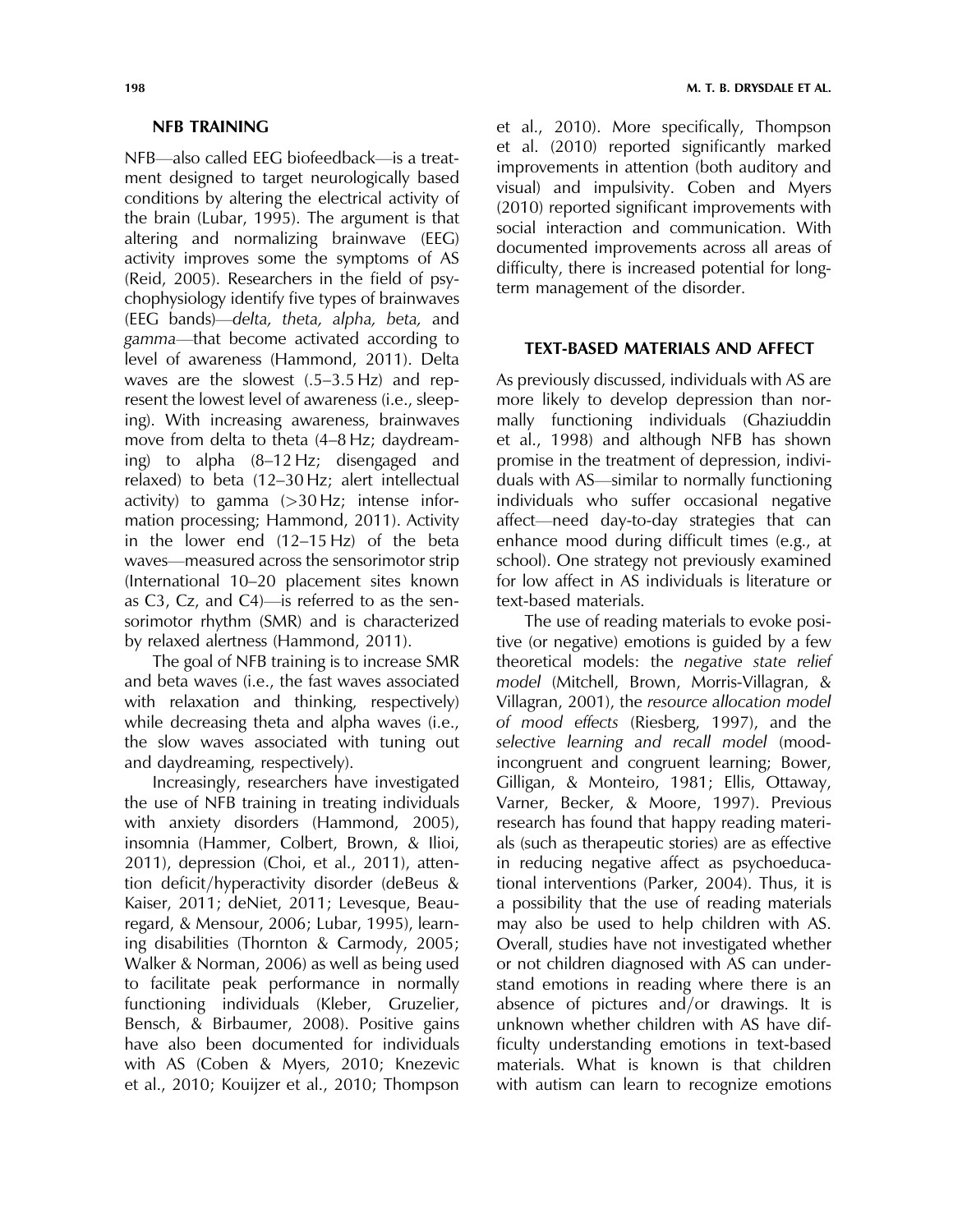(e.g., happy, sad, angry, scared) through social story intervention. However, it is not known if the recognition evokes a change in their affect.

Examining the impact of reading materials on affect among children diagnosed with AS is not without its challenges. For example, a problem with presenting humorous stories to children with AS is their difficulty with inferring beliefs and another person's state of mind (Theory of Mind), understanding different types of literary techniques (i.e., metaphors, puns), and recognizing humor (Kaland et al., 2005). Essentially, it is not clear whether children with AS have difficulty interpreting implied and literal meanings of text and/or lack understanding of affect and empathy (Attwood, 1998). Children with AS may have difficulty interpreting the emotional states of others (i.e., characters in the story) and/or inferring a character's state of mind and/or false beliefs (Attwood, 1998). Given these difficulties, it is quite possible that the emotions of children with AS will not be affected by humorous stories in the same way as what has been found with typically developing children.

Children with AS also experience difficulties in pragmatics (how language is used in social contexts), semantics (recognizing there are several meanings to words), and prosody (tone, stress of words in a sentence, pitch, and rhythm). Semantics is a particular area of concern when reading, because children with AS are usually unaware that there are multiple meanings, hidden meanings, metaphors, idioms, and puns used in literature (i.e., ''keep your eye on the ball,'' ''he was green with envy,'' ''get lost''; Kaland et al., 2005). Therefore, this would severely affect their understanding and comprehension of a story. Given the impairments associated with AS, these children might find humorous stories difficult to follow and may have difficulty understanding the purpose and/or implications of humor.

Finally, complex literary skills may be weak with children in general; therefore, children with AS may not differ in their performance as compared to typically developing children. However, given that children with AS have not been found to have deficits in cognitive children of the same age. Given these difficulties, it is quite possible that emotional states of children with AS will not be affected by humorous stories in the same way as what has been found with typically developing children. Of interest, however, is whether or not NFB training has an effect on the ability to understand emotions in literature—especially happiness and humor—and if so, could this literature improve affect in children diagnosed with AS?

The goal of this study was to investigate the relationship between NFB training, reading happy stories, and affect in children diagnosed with AS. Specifically, in a pre- and posttest design (before and after reading a humorous story), affect was compared between controls and two experimental groups of children diagnosed with AS (those just beginning their NFB training and those who were near completion of NFB training). We were interested in whether children with AS who were just beginning their training would differ in posttesting affect scores compared to children who were almost finished with the NFB training and normally functioning controls. We were also interested in whether the children near NFB training completion would show changes in their affect at posttesting that were similar to the normally functioning controls.

Based on past research, we predicted that all children would understand the humorous stories selected. We also predicted that children in the control group and children near NFB training completion would show an increase in positive affect and a decrease in negative affect after reading the humorous story. However, children without NFB training would not show changes in positive or negative affect after reading a humorous story. The findings from this study will contribute to the literature concerning the use of NFB as a possible intervention in treating children with AS, particularly helping children with AS to better understand and recognize humor in text-based materials and improve affect.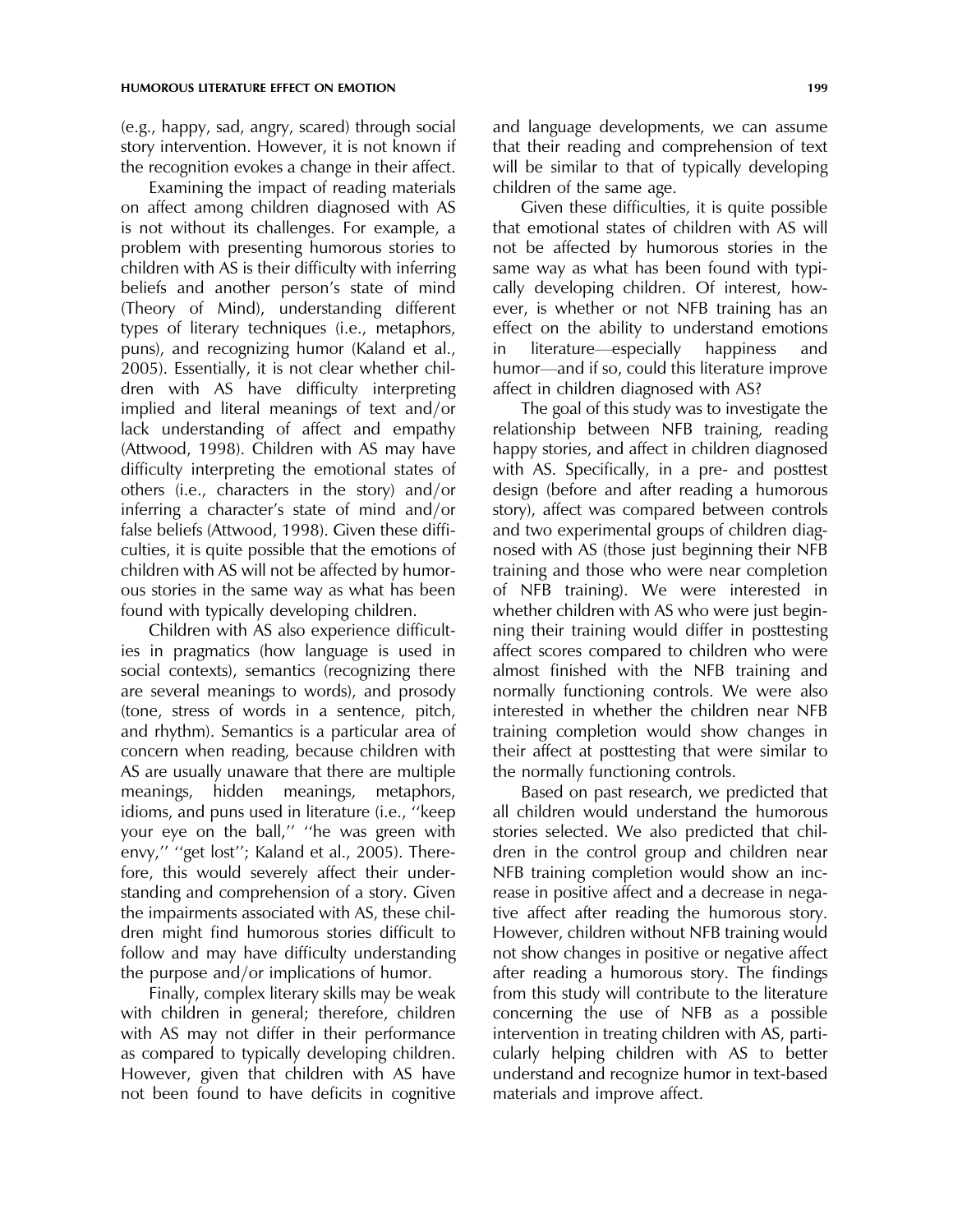## METHODS

### **Participants**

Data collected from 37 children ranging from 10 to 14 years of age were used for this study. This particular age range was chosen because the selected humorous stories contained content and literary techniques appropriate for this age group and relevant for this type of study (i.e., for examining postreading affect). There were 14 children diagnosed with AS recruited from the ADD Centre/Biofeedback Institute of Toronto and 23 normally functioning controls (Group A) drawn from a local elementary school. The clinic from which the children with AS were recruited provides clinical assessments and NFB training for individuals with a range of mental health issues (e.g., attention deficit/ hyperactivity disorder, anxiety, AS). All clients at the Centre receive a full clinical assessment prior to beginning NFB training. Children were selected for this study if they met the DSM–IV– TR (APA, 2000) criteria for AS. Of the 14 children with AS in the final data set, 11 were near completion of their NFB training (i.e., >40 sessions; Group C) and three were just beginning their training (Group B). Children in Group B must not have received more than four sessions of NFB training at the time of testing. Children in Group C must have received a minimum of 40 sessions of NFB training. Forty sessions is considered to be the average number of training sessions in which improvements in cognitive and behavioral functioning are observed (Thompson & Thompson, 1998; Thompson et al., 2010). Fewer than four training sessions (i.e., beginning training) is not deemed significant by the clinicians at the Centre. Each training session lasts approximately 50 min, with 40 sessions typically taking 6 months to complete. Children who had received more than four sessions and up to 40 sessions of training were excluded from the study. Some children (preand post-NFB training) were receiving psychostimulants (e.g., Ritalin), antidepressants (e.g., Norpramin and Prozac), and/or antihypertensive medications (e.g., Clonidine) to control specific behaviors and/or emotions. Due to ethical considerations, the use of

medications was permitted in this study by all children with AS.

The children in Group A consisted of normally functioning, typically developing children. Children were excluded from this control group if they had been previously diagnosed with a learning disability or psychopathology, and/or were receiving any form of intervention such as psychotherapy or counseling, and/or were taking any medication(s) to control behavior and/or emotions.

It is important to note that all efforts were made at the outset of the study to ensure an equal number of participants across the three groups of children. Unfortunately, the availability of children meeting the required number of training sessions, combined with an inability to understand the stories, resulted in small samples for both Groups B and C—with Group B having only three participants.

### Instruments and NFB Training

This study was a pre/posttest repeatedmeasures design where children were enrolled in one of three groups: normally functioning controls (Group A), children with AS with less than four sessions of NFB (Group B), and children with AS with more than 40 sessions of NFB (Group C). This design allowed us to determine the effects of the independent variable (humorous reading materials) on the dependent variable (emotional states/affect in children diagnosed with AS who had received less than four and more than 40 sessions of NFB training and controls).

Reading Materials/Stories. The stories were selected by referencing various titles that researchers had suggested, as well as by asking school board curriculum consultants, teachers, and parents to rate a selection of reading materials. The final set of short stories was taken from Laughs: Funny Stories Selected by Claire MacKay (MacKay, 1997). Each of the 14 stories in this collection were written by various well-known Canadian authors and ranged from five to 28 soft-cover novel pages. Some of the issues in the stories included romantic crushes, friendly and unfriendly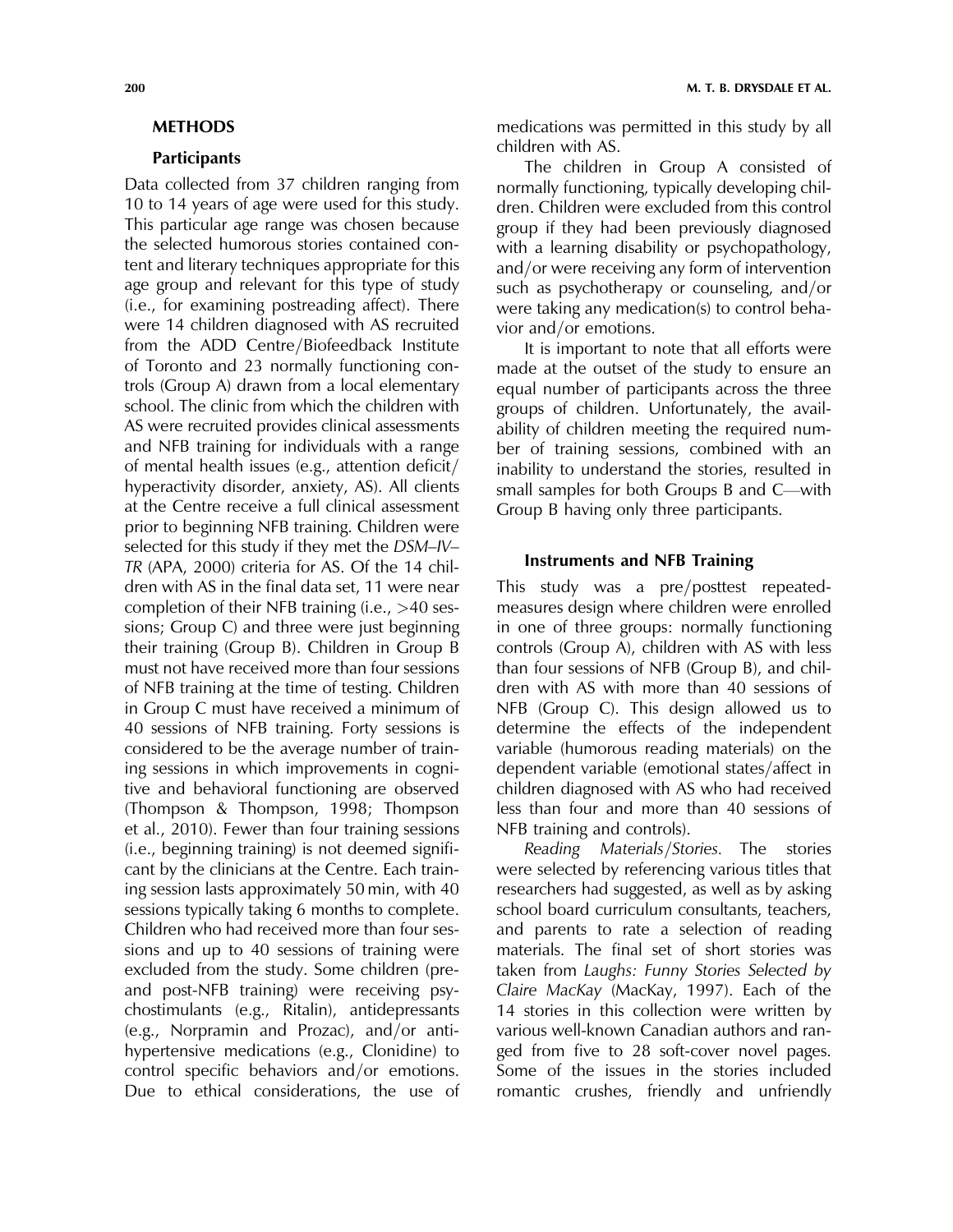competition (e.g., sports, auditions), and embarrassing moments, while including a component of humor.

Stories were presented to children on  $8\frac{1}{2} \times 10$ " black-and-white photocopied pages (plain text). Pictures and illustrations were excluded, as Jolley, Zhi, and Thomas (1998) and Cullinan (1989) have found that some types of pictures in children's literature can evoke a stronger (either positive or negative) emotion in children. There was also a possibility that images, colors, pictures, and other materials would impact a child's understanding of the story. Thus, all visual stimuli (e.g., pictures, illustrations) were excluded from all stories.

Multiple Affect Adjective Check List–Revised (MAACL–R). The MAACL–R (Zuckerman & Lubin, 1985) was used to measure affect before and after reading the humorous stories. The MAACL–R is considered to be a reliable  $(\alpha = .70-.91)$  and valid measure of state (e.g., ''How you feel now–today'') and trait (''How you generally feel'') affect—however—only state affect was of interest in this study. This instrument is widespread and popular in studies where emotional level or change in emotion is being measured (Zuckerman & Lubin, 1985). It has been used in more than 700 studies, with the trait test norm referenced on a sample of almost 1,500 and the state test normed on a sample of 537 (Zuckerman & Lubin, 1985).

The MAACL–R consists of 132 adjectives that are divided into five subscales: Anxiety, Depression, Hostility, Positive Affect, and Sensation Seeking. Examples of adjectives in the positive affect domain include affectionate, satisfied, joyful, and glad. Adjectives in the depression domain include alone, destroyed, lonely, and grim. Two scores are calculated for each child: positive affect and sensation seeking (PASS) and dysphoria (DYS). Scores for the PASS scale are generated by adding up the scores from the Positive Affect and Sensation Seeking subscales (number of items endorsed), whereas scores for the DYS scale are generated by adding up the scores from the Depression, Hostility, and DYS subscales. Certain adjectives in the Sensation Seeking domain are negatively scored (i.e., subtracted from total). Revisions were made to the scale for use in this study to account for the short period between the administration of the pretest and posttest. One revision was having the 132 adjectives divided into three shorter (condensed) versions of the tests (V1, V2, and V3). To divide the adjectives randomly and effectively into the three versions, the 132 adjectives were divided into their respective domains/factors (Positive Affect, Sensation Seeking, Anxiety, Depression, and Hostility) in alphabetical order. This resulted in 15 adjectives in the Anxiety domain, 27 in Depression, 24 in Hostility, 45 in Positive Affect, and 21 in the Sensation Seeking domain. The adjectives from each domain were then randomly placed into one of three versions of the test (V1, V2, and V3). Each version contained five adjectives for Anxiety, nine for Depression, eight for Hostility, 15 for Positive Affect, and seven for Sensation Seeking—for a total of 44 adjectives on each version.

NFB. NFB training (presented as a computer game) involves placing sensors (electrodes) on the scalp and ear lobe(s) accordingly, which aid in the training of decreasing dominant slow wave activity while increasing fast wave activity. Children diagnosed with AS (like those in this study) are trained to increase SMR while decreasing their slow wave activity (Thompson et al., 2010). For most sessions, the placement of the electrode for monitoring EEG data is at the vertex (Cz) referenced to the right ear lobe with ground on the left ear lobe unless the child has deficit language problems (i.e., verbal or written communication deficits)—in which case it is placed on the left lobe for some sessions (Thompson et al., 2010). These electrodes are attached to a computer to record and register the various frequencies and amplitudes of the brainwaves. Brainwave activity is then converted into a ''game-like'' display, which provides visual and auditory feedback (i.e., reinforcement) regarding level of concentration (Sears & Thompson, 1998; Thompson & Thompson, 1998). In this study, NFB training was done using the Procomp Biograph Infiniti equipment (Thought Technology)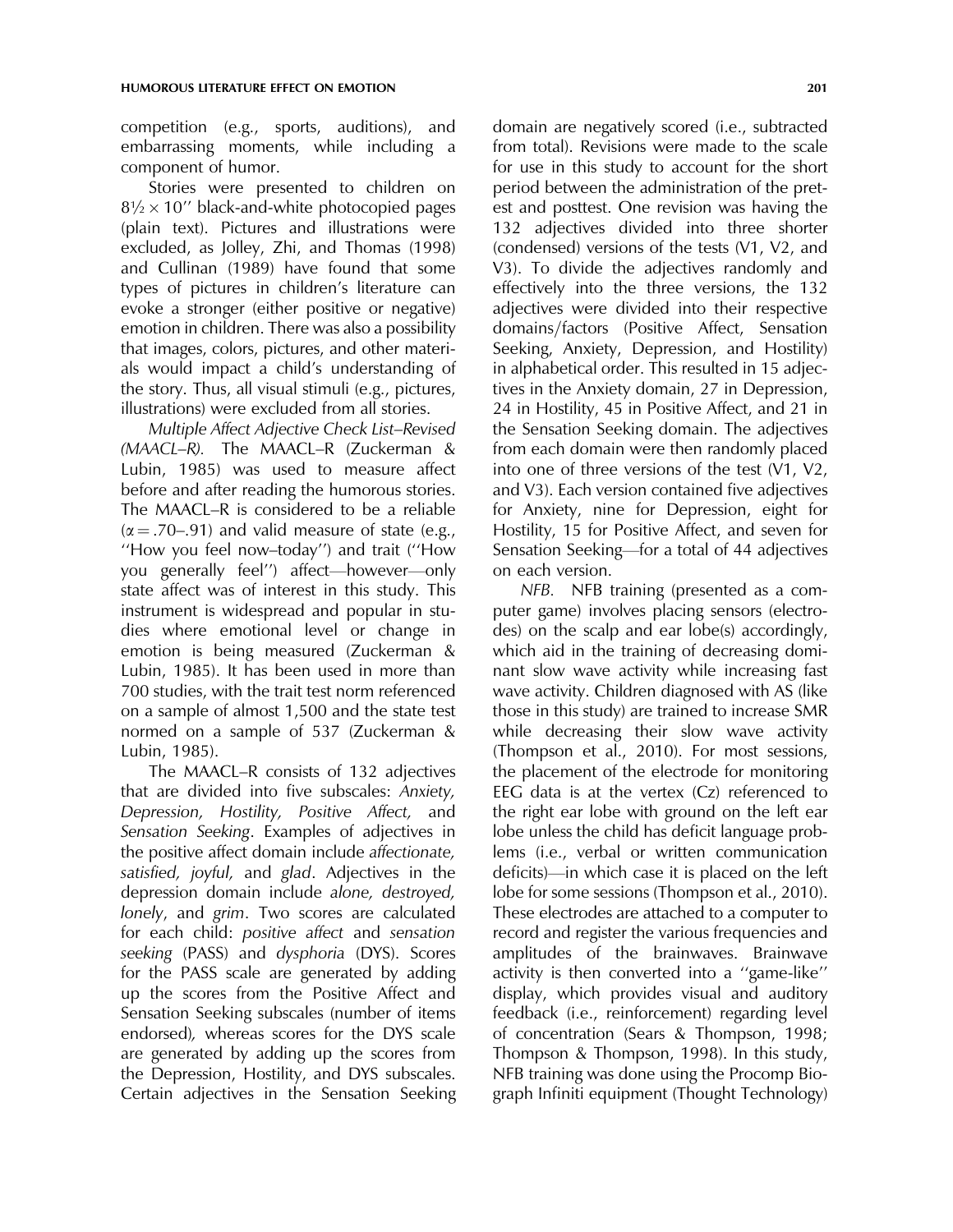with a sampling rate of 256 samples per second. Impedances were checked before every training session, and the goal was to have them all below 5 KOhms and within 1 KOhm of each other. All subjects had single-channel QEEG assessments done using the Biograph Infiniti equipment. Initial assessments all met the criterion of impedance below 5 KOhms between each pair of electrodes and all three readings within 1 KOhm of each other. NFB training parameters were set according to EEG findings and involved training at the central location (Cz) that rewarded subjects for inhibiting frequency ranges that were excessively high (such as 3–7 Hz or 4–8 Hz) and rewarding frequencies that were low (such as sensorimotor rhythm in the 12–15 Hz range). There was always an inhibit on higher frequencies that indicated muscle tension artifacts. If ''busy-brain'' patterns were noted (spindling beta in frequencies >20 Hz), then rewards were also contingent upon amplitude of the relevant frequencies in the higher beta range being decreased.

Children earned tokens during training, which could be exchanged for prizes (e.g., books, gift cards, pencils, toys). All training sessions were conducted one-on-one with a skilled NFB trainer.

## Procedure

On testing days, the children were given one of three versions of the MAACL–R (random assignment) as a pretest to measure affect. Upon completion of the pretest, the children were presented with all 14 stories selected from MacKay's (1997) book, facedown, and asked to choose one story. They were told that they could choose a short story or a long one depending on how much they wanted to read. In effect, avid readers would have the opportunity to select longer stories, whereas those who were not as keen on reading would have the opportunity to select shorter stories. Each child was told to take their time to read and to think carefully about the story and what the characters were feeling. Each story took about 15 to 25 min to read. Following the reading session, each child was given a short comprehension test consisting of five questions. This helped ensure that children understood the story they selected. Each of the questions required them to project into the minds of the characters and decipher the emotions experienced by the characters in the story. The responses also required a level of emotional understanding and empathy for the characters. Questionnaires were scored based on the appropriateness of the response and whether or not it was evident that the child comprehended the emotion(s) being evoked by the stories. If test scores failed to meet the minimum requirements (80% correct, or four of five correct), the data for those children were omitted from the final data analysis. The final sample  $(n = 37)$  comprised 23 normally functioning controls (Group A) and 14 children diagnosed with AS (three with less than four NFB sessions and 11 with more than 40 NFB sessions; Groups B and C, respectively).

After completing the comprehension test, each child was asked to complete a different version of the MAACL–R at posttesting to assess how the participants felt immediately after the induction of the experimental condition. For both pre- and posttesting, the children were asked to ''check off as many words to describe how you are feeling right now.'' To ensure comprehension, children were also instructed to ask the experimenter to clarify the meanings of words, if the word was unfamiliar. The experimenter would then provide a definition of the word and use it in a sentence.

Procedures for the children with AS (Groups B and C) differed from that of the controls (Group A) as test administration for the children with AS was done on an individual (one-on-one) basis, versus a group basis for the controls.

## RESULTS

Descriptive statistics for age and gender within each of the three groups are presented in Table 1. The descriptives for Pre- and Post-DYS and PASS scores for each group are presented in Table 2 and plotted in Figures 1, 2, and 3.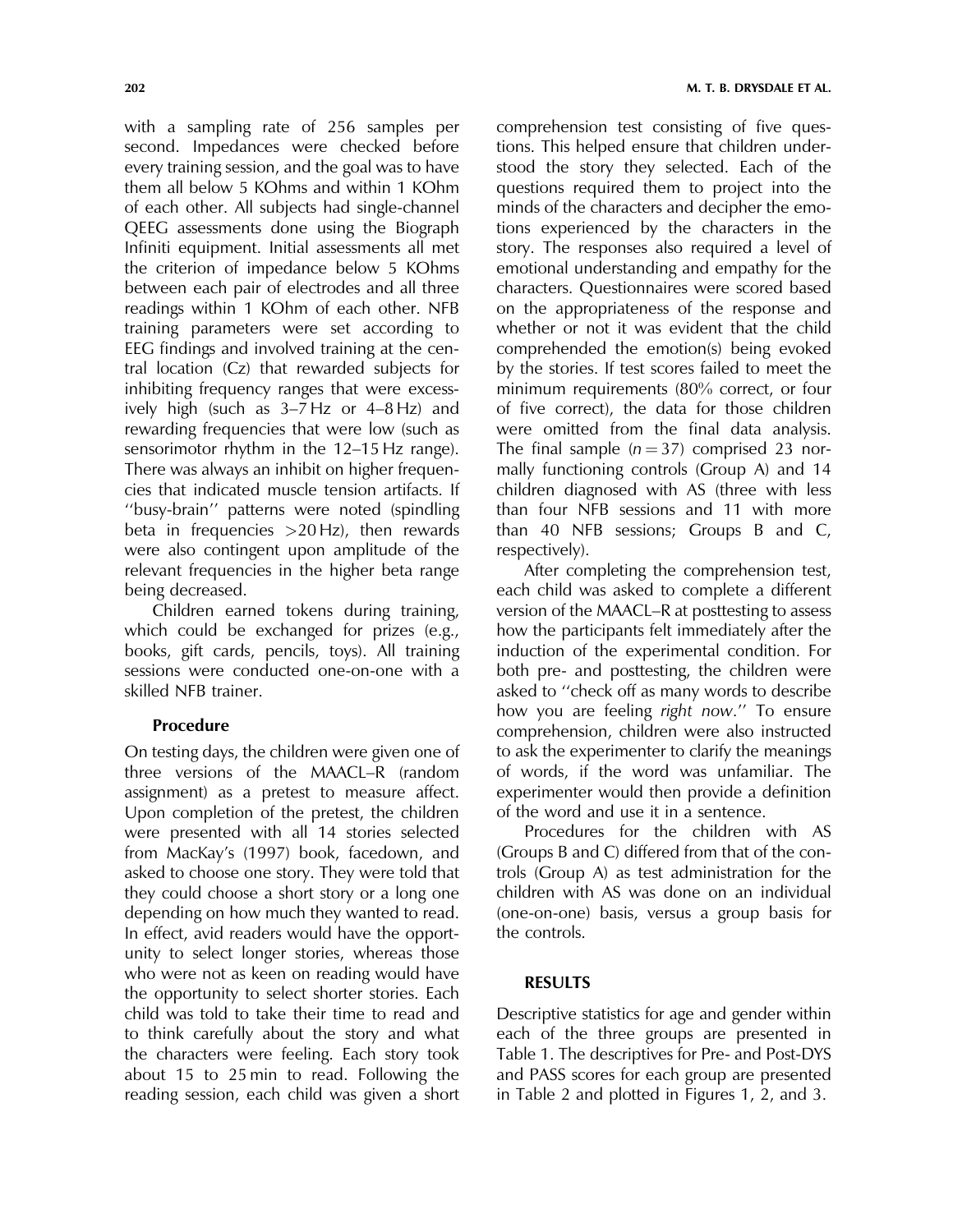TABLE 1. Descriptive Statistics for Age and Gender by Group Assignment

| Variable                        | Group A: Controls <sup>a</sup> | Group B: AS, $<$ 4 NFB <sup>b</sup> | Group C: AS, $>40$ NFB <sup>c</sup> | Total              |
|---------------------------------|--------------------------------|-------------------------------------|-------------------------------------|--------------------|
| Age $(M, SD)$<br>Female<br>Male | 12.44(.51)<br>10               | 12.00(2.00)                         | 11.73(1.62)                         | 12.19 (1.01)<br>16 |

Note. AS = Asperger's Syndrome; NFB = neurofeedback.  $aN = 23$ .

 ${}^{a}N = 23.$ <br> ${}^{b}N = 3$ 

 $N = 3.$ <br><sup>C</sup>N = 11

 $N = 11$ .

A series of paired samples t tests were run to examine the change in DYS and PASS scores after the reading activity for each of the three groups. For Group A (controls), DYS scores decreased significantly after reading the happy stories,  $t(22) = 2.15$ ,  $p < .05$ , and PASS scores increased significantly,  $t(22) = 2.80$ ,  $p < .01$ . For Group C (AS, >40 NFB), DYS scores also decreased significantly after the happy reading materials,  $t(10) = 2.35$ ,  $p < .05$ , and whereas PASS also scores increased (*M* difference  $=$ 2.36), the change was not significant  $(p = .12)$ . No significant change in DYS and PASS scores were found for Group B (AS, <4 NFB) after reading the stories.

To examine within- and between-subjects effects for Groups A and C, a repeatedmeasures analysis of variance (ANOVA) was performed. Due to the small sample size in Group B, it was not included in the repeatedmeasures ANOVA—as there would be low statistical power. For DYS, there was a main effect of time,  $F(1, 32) = 11.09$ ,  $p < .01$ , and a main effect of group,  $F(1, 32) = 11.05$ ,  $p < .01$ , but no significant interaction effect. Further supporting the paired samples  $t$  test, dysphoria scores decreased significantly for both groups after the reading activity. The normally functioning control group had significantly lower pre- and post-DYS scores compared to the children diagnosed with AS who had received a minimum of 40 NFB training sessions.

For PASS, there was a main effect of time,  $F(1, 32) = 9.84$ ,  $p < .01$ , but no significant main effect of group or Time  $\times$  Group interaction effect. As with the paired samples t test, scores for both groups increased significantly after reading the happy stories. Although Group C had higher PASS scores from Group A both before and after the condition, the difference was not significant.

Overall, results for Group C resembled those of Group A. DYS and PASS emotions tend to polarize after the administration of the reading activity condition, indicating that the experimental condition appears to have an effect on emotional states.

Participants in Group B showed a different trend compared to the participants in groups A and C, where there was an increase at post-DYS and a decrease at post-PASS. However, it is noteworthy to say that scores for pretest and posttest appear quite random in

TABLE 2. Descriptive Statistics for Pre- and Post-DYS and PASS by Group Assignment

| Variable                                                                     | Group A: Controls <sup>a</sup>                      | Group B: AS, $<$ 4 NFB <sup>b</sup>                 | Group C: AS, $>40$ NFB <sup>c</sup>                   | Total                                                 |
|------------------------------------------------------------------------------|-----------------------------------------------------|-----------------------------------------------------|-------------------------------------------------------|-------------------------------------------------------|
| Pre-DYS (M, SD)<br>Post-DYS (M, SD)<br>Pre-PASS (M, SD)<br>Post-PASS (M, SD) | 1.30(2.45)<br>0.26(.54)<br>3.83(2.82)<br>5.44(3.05) | 2.00(.00)<br>2.33(1.52)<br>8.66(8.08)<br>6.00(6.24) | 4.64 (4.78)<br>2.64(2.87)<br>3.91(2.59)<br>6.27(4.86) | 2.35(3.51)<br>1.14(1.97)<br>4.24(3.48)<br>5.73 (3.82) |
|                                                                              |                                                     |                                                     |                                                       |                                                       |
|                                                                              |                                                     |                                                     |                                                       |                                                       |

Note. DYS = dysphoria; PASS = positive affect and sensation seeking; NFB = neurofeedback.  $aN = 23$ .

 $\mathrm{^c}N = 11$ .

 ${}^{a}N = 23.$ <br> ${}^{b}N = 3$ 

 $N = 3.$ <br><sup>C</sup>N = 11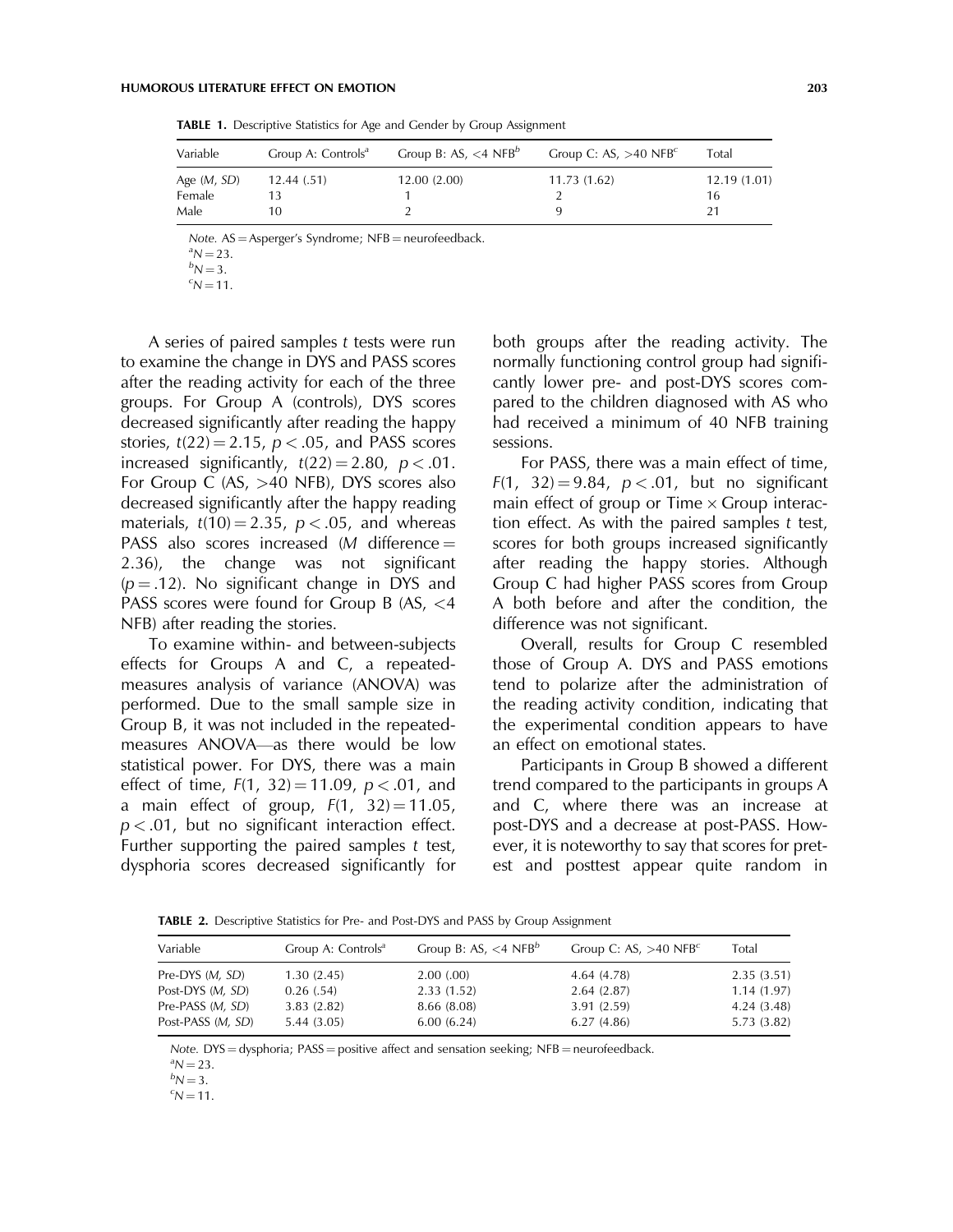

FIGURE 1. Pre- and postdysphoria (DYS) and positive affect/ sensation seeking (PASS) scores for Group A. Note. MAACL–  $R =$  Multiple Affect Adjective Check List–Revised.

nature, wherein the three participants in this group tended to show affect states all across the board. For example, the participants would check off adjectives belonging to the depression domain (i.e., tormented, unhappy) yet at the same time check off adjectives belonging to the positive affect domain (i.e., pleased, happy).

The AS participants in Group B continuously made comments about the stories and how improbable and impractical they were. They also noted the (many) ways in which the story was not funny. A disappointing and perhaps negative aspect of the stories is that although the stories dealt with common situations, the students with AS tended to focus intensely on the central negative aspect of the story (such as losing a game or friend), as opposed to focusing on the final successes



FIGURE 2. Pre- and postdysphoria (DYS) and positive affect/ sensation seeking (PASS) scores for Group B. Note. MAACL–  $R =$  Multiple Affect Adjective Check List–Revised; NFB = neurofeedback.



Group C - Asperger's Syndrome, > 40 NFB Sessions

FIGURE 3. Pre- and postdysphoria (DYS) and positive affect/ sensation seeking (PASS) scores for Group C. Note. MAACL–  $R =$  Multiple Affect Adjective Check List–Revised; NFB = neurofeedback.

and/or humorous conclusions of the story, unless pointed out by the experimenter.

## **DISCUSSION**

Notwithstanding the limited participants in the AS groups and the pilot nature of this project, the findings of the current study prove to be very encouraging in the aid and treatment of children with AS. By assessing the emotions of our participants, we were able to discriminate how children with AS—before and after NFB training—respond to positively toned reading materials. To date, there is little information available on this topic. More specifically, there is little known about the effects of NFB training on individuals with AS and how it aids in emotional understanding of literature. Furthermore, little is known about whether or not emotionally charged text has an influence on the emotions of children with AS. Finally, there are few studies investigating the differences between children with AS and their typically developing peers, as many of the studies investigate only one population, hence providing no means of comparison. The current pilot study contributes to our understanding and begins to address the aforementioned gaps in the research. In addition, it provides practioners, educators, and parents with a tool for inducing positive emotional states in children exhibiting depressive symptoms.

Our results demonstrated significant within- and between-group differences as a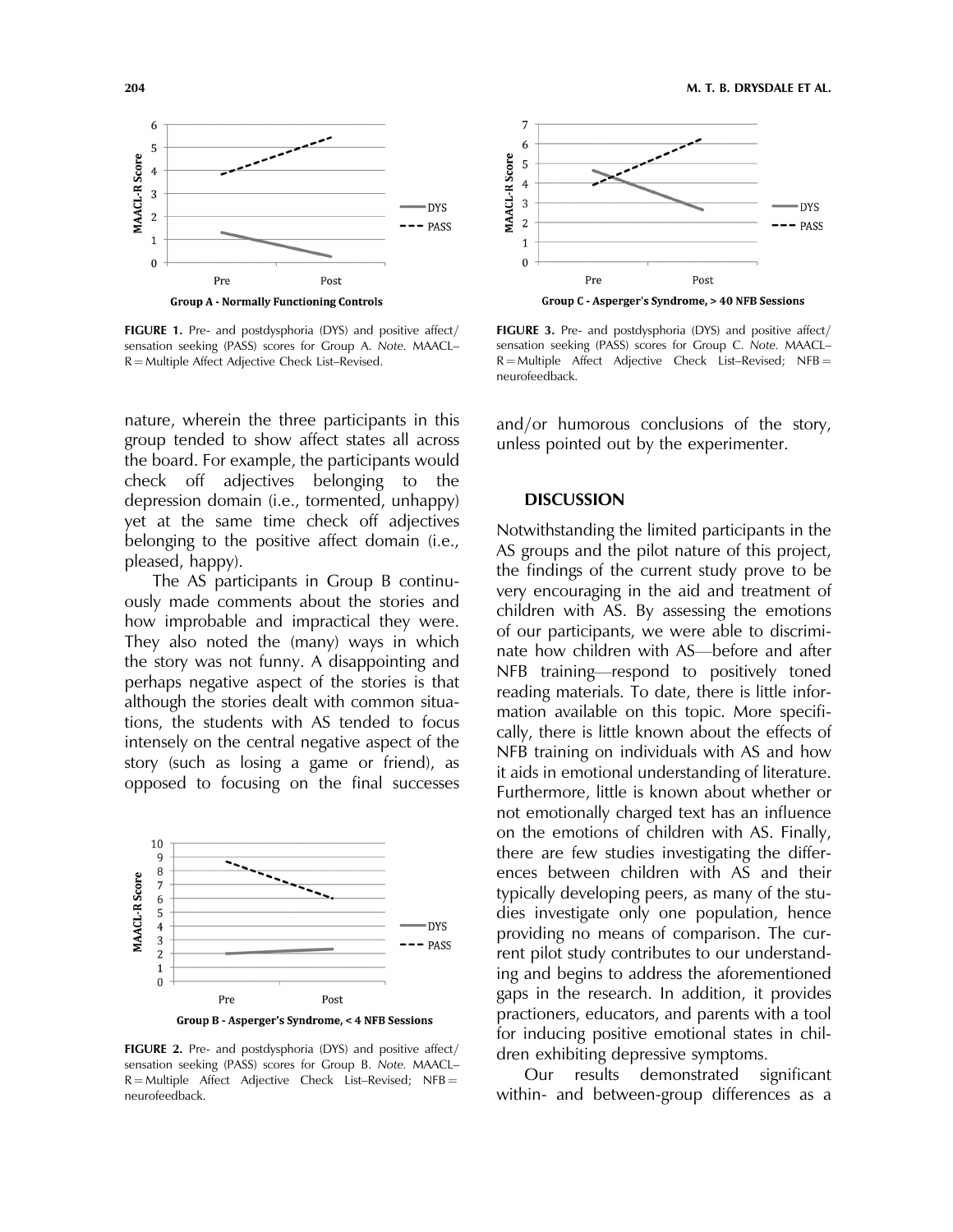#### HUMOROUS LITERATURE EFFECT ON EMOTION 205

function of the NFB and the reading activity. As predicted, the normally functioning controls and the children diagnosed with AS who were near completion of their NFB training exhibited a decrease in dysphoria and an increase in positive affect/sensation seeking after reading the happy stories. Essentially, they were less sad and more happy. Worth noting was that prior to the reading activity, the children with AS who had a minimum of 40 NFB sessions displayed higher negative affect compared to positive affect. However, after the activity, their positive affect scores were higher than their dysphoria scores. Furthermore, although the findings also suggest that, even after NFB training, children with AS are still demonstrating more characteristics of depressive symptoms (as measured using the DYS factor) compared with their normally functioning peers, such negative emotions have the ability of being reduced by administering positively toned reading materials. Given that past research has found that individuals with AS tend to show a greater rate of depressive symptoms as compared to typically developing children (Ghaziuddin et al., 1998; Lamarine, 2001; Little, 2001), it is encouraging to know that NFB training could aid in the understanding of positively charged literature, and in turn help alleviate the depressive symptoms.

The finding that Group A (normally functioning controls) and Group C (children with AS after more than 40 sessions of NFB training) would show a more similar pattern of results compared to Group B (AS with less than four sessions of NFB training) was confirmed. This supports previous findings on the ''normalizing'' effects of NFB training (Monastra, Monastra, & George, 2002; Ramirez, Desantis, & Opler, 2001; Schwartz & Andrasik, 2003; Thompson & Thompson, 1998). Specifically, NFB can help ''normalize'' affective, cognitive, and adaptive functioning in individuals with AS. Although there have not been any previous studies addressing emotional understanding in textual information, it was inferred that because NFB training had an effect in socioemotional understanding in nonverbal information, it would also have an effect on socio-emotional understanding of verbal information, as expressed in emotionally charged literature. In essence, the children with AS appear to respond to emotionally charged literature similarly to typically developing children after receiving NFB training. Aside from the other benefits observed after NFB training, it appears to have an effect on children's perception and understanding of emotions in textual information in the absence of visual stimuli (i.e., pictures, colors, photographs).

The children in Group B (those with limited NFB training), on the other hand, did not show such a pattern of change. Alternatively, they tended to show the greatest positive affect/ sensation seeking scores at pretest and a decrease in positive affect at posttest. They also showed an increase in dysphoria at posttest. Their emotional states remained quite random pre- and posttest. Being cautious about generalizing (given the small sample size), one could speculate about this finding. Children with AS before NFB appear to be somewhat deficient in the area of emotional understanding when reading humorous stories. Furthermore, when they were unhappy (which they communicated via conversation and results on the MAACL–R), they tended to focus on the negative aspects of the stories. For example, one participant read a story about being accused of being liar, and continuously informed the experimenter that she or he was once accused of being a liar and was really upset. This participant, however, appeared to have overlooked the humorous and positive conclusion of the short story and focused heavily on the one negative aspect. Such selective recall and mood-congruent learning supports the findings of Riesberg (1997) and Bower et al. (1981), where sad individuals recalled information that was parallel to their current emotional state more so than information that was not parallel. This could be true for children diagnosed with AS prior to NFB training and must be further examined in future studies. Despite the small sample size, however, a common trend in the results of the three participants was evident at all levels of testing. It appears that children with AS without NFB training are not able to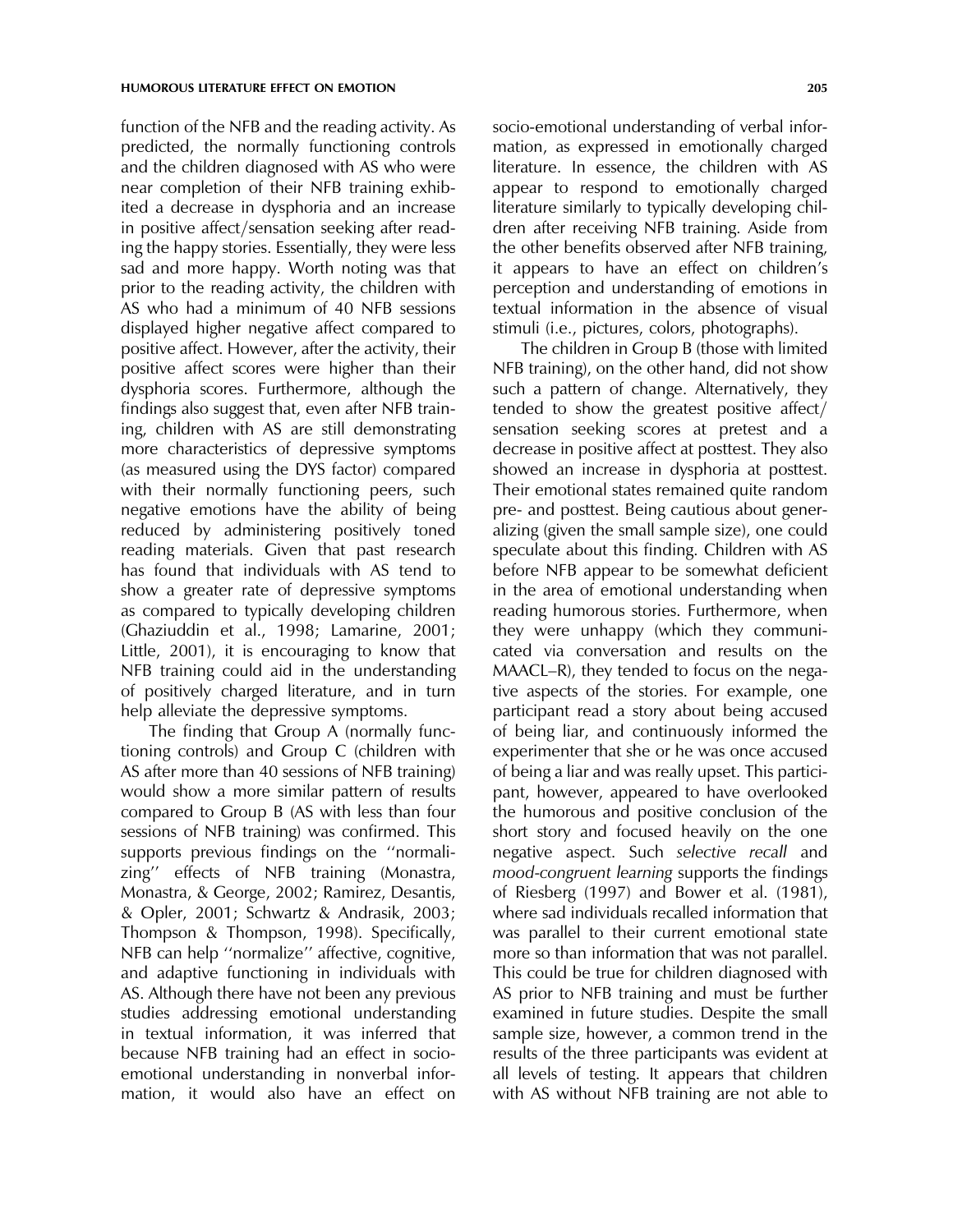comprehend or ''feel'' the emotions the authors of the humorous stories are attempting to evoke and convey, unlike their typically developing children and unlike AS peers who have received more than 40 sessions of NFB training. The use of an NC group (Group A) helped demonstrate that the differences in emotional state scores (as measure by the MAACL–R) may be due to the one difference between Group B and C: the more than 40 sessions of biofeedback training. As previously mentioned, these differences may have occurred by chance, as there were not enough participants to run significant statistical analyses for Group B. Future research with larger sample sizes could investigate whether or not this pattern truly exists, such that emotional states are random after the administration of the experimental condition.

Overall, these findings are promising for using NFB combined with positive literature to decrease depressive symptoms in children diagnosed with AS—especially given the higher than normal rate of depression in these individuals. The current study supports past findings (i.e., mixed results), which maintain various theoretical frameworks regarding emotion, literature, and learning such as the effect of message strength, mood-congruent and incongruent learning, and recall of information (Bower et al., 1981; Ellis et al., 1997; Mitchell et al., 2001; Riesberg, 1997). This awareness, that positively toned reading materials can increase PASS emotional states as well as decrease DYS states, can be applied to classrooms and inside the homes. Educators, parents, librarians, childcare practitioners, and other health care professionals can suggest humorous stories for children who exhibit depressive symptoms.

# **REFERENCES**

- American Psychiatric Association. (1994). Diagnostic and statistical manual of mental disorders (4th ed.). Washington, DC: Author. American Psychiatric Association. (2000).
- Diagnostic and statistical manual of mental disorders (4th ed., text rev). Washington, DC: Author.
- Asperger, H. (1944). Die austistischen psychopathen im kindesalter [Autistic psychopaths in childhood]. Archiv fuer Psychiatrie und Nervenkrankheiten, 117, 76–136.
- Asperger, H. (1991). Autistic psychopathy in childhood. In U. Frith (Ed. & Trans.), Autism and Asperger's syndrome (pp. 37–92). Cambridge, UK: Cambridge University Press.
- Attwood, T. (1997). Asperger's syndrome: A guide for parents and professionals. London, UK: Jessica Kingsley.
- Attwood, T. (1998). AS: A guide for parents and professionals. London, UK: Jessica Kingsley.
- Bower, G. H., Gilligan S. G., & Monteiro, K. P. (1981). Selectivity of learning caused by affective states. Journal of Experimental Psychology: General, 110, 451–473.
- Carpenter, M., Pennington, B. F., & Rogers, S. J. (2001). Understanding of others' intentions in children with autism. Journal of Autism and Developmental Disorders, 31, 589–599.
- Carrington, S., Paoinczak, T., & Templeton, E. (2003). A phenomenological study: The social world of five adolescents who have Asperger's Syndrome. Australian Journal of Learning Disabilities, 8, 15–21.
- Choi, S. W., Chi, S. E., Chung, S. Y., Kim, J. W., Ahn, C. Y., & Kim, H. T. (2011). Is alpha wave neurofeedback effective with randomized clinical trials in depression? A pilot study. Neuropsychobiology, 63, 43–51.
- Coben, R. (2007). Connectivity-guided neurofeedback for Autistic Spectrum Disorder. Biofeedback, 35, 131–135.
- Coben, R., & Myers, T. E. (2010). The relative efficacy of connectivity guided and symptom based EEG biofeedback for autistic disorders. Applied Psychophysiology and Biofeedback, 35(1), 13–23.
- Connell, J. P., & Wellborn, J. G. (1991). Competence, autonomy, and relatedness: A motivational analysis of self-system processes. In M. R. Gunnar & L. A. Sroufe (Eds.), Self processes and development: The Minnesota symposia on child development (Vol. 23, pp. 43–78). Hillsdale, NJ: Erlbaum.
- Cullinan, B. E. (1989). Literature and the child (2nd ed.). Orlando, FL: Harcourt Brace Jovanovich.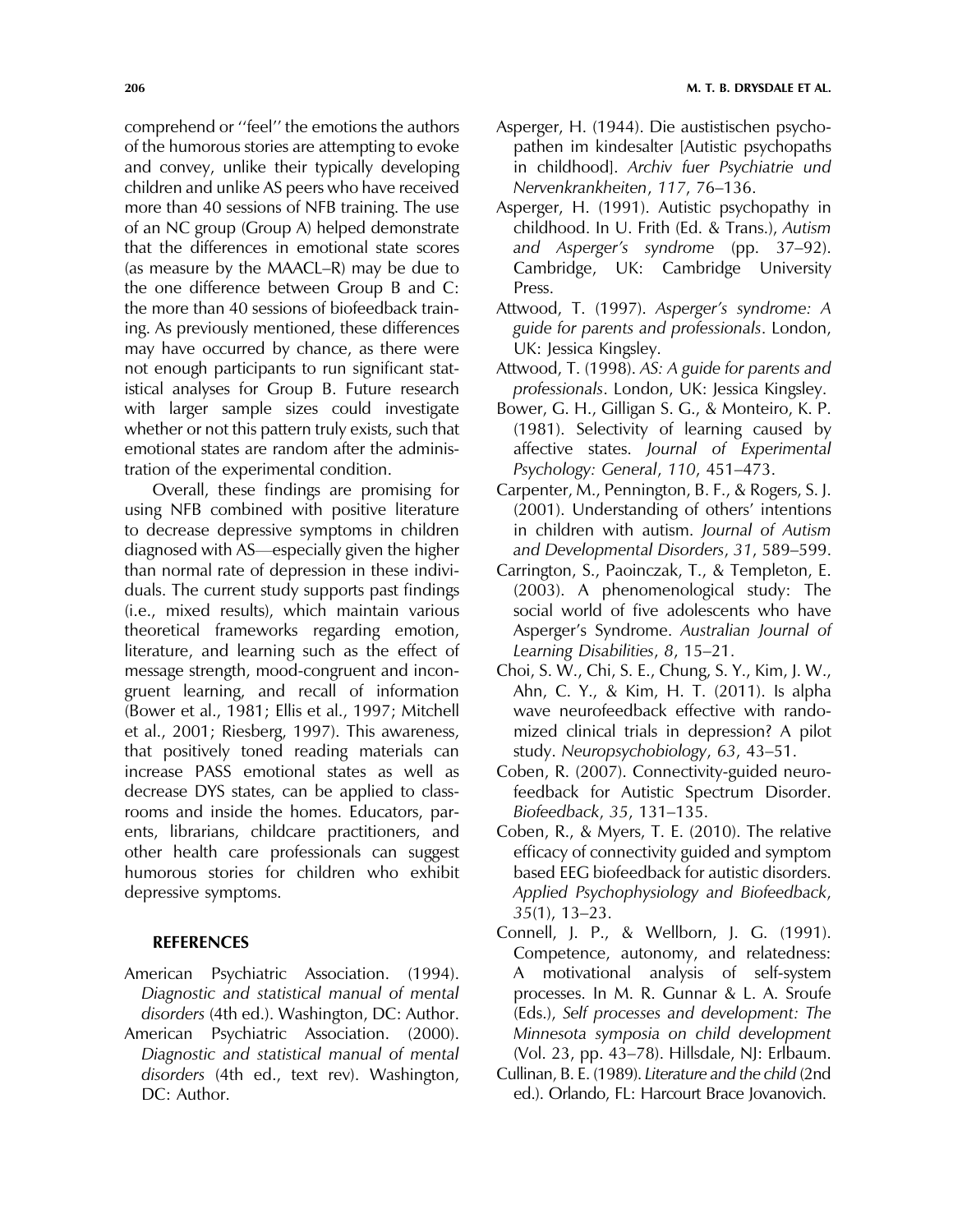#### HUMOROUS LITERATURE EFFECT ON EMOTION 207

- de Beus, R. J., & Kaiser, D. A. (2011). Neurofeedback with children with attention deficit hyperactivity disorder: A randomized doubleblind placebo-controlled study. In R. Coben & J. R. Evans (Eds.), Neurofeedback and neuromodulation technique and applications (pp. 127–152). New York, NY: Academic Press.
- de Niet, P. (2011). The efficacy of LENS neurofeedback treatment for ADHD: A doubleblind, randomized placebo controlled study on adults with ADHD. Manuscript submitted for publication. Retrieved from  $https://$ toetsingonline.ccmo.nl/
- Durkin, K. (1995). Developmental social psychology: From infancy to old age. Oxford, UK: Blackwell.
- Ehlers, S., & Gillberg, C. (1993). The epidemiology of Asperger's Syndrome. A total population study. Journal of Child Psychology and Psychiatry, 34, 1327–1350.
- Ellis, H. C., Ottaway, S. A., Varner, L. J. Becker, A. S. & Moore, B. A. (1997). Emotion, motivation, and text comprehension: The detection of contradictions in passages. Journal of Experimental Psychology: General, 126, 131–144.
- Erdley, C. A., Nangle, D. W., Newman, J. W., & Carpenter, E. M. (2001). Children's friendship experiences and psychological adjustment: Theory and research. In D. W. Nangle & C. A. Erdley (Series Eds.) & W. Damon (Vol. Ed.), New directions for child and adolescent development. The role of friendship in psychological adjustment (Vol. 91, pp. 5–24). San Francisco, CA: Jossey-Bass.
- Fombonne, E., & Tidmarsh, L. (2003). Epidemiologic data on Asperger disorder. Child and Adolescent Psychiatric Clinics of North America, 12, 15–21.
- Gepner, B., Deruelle, C., & Grynfeltt, S. (2001). Motion and emotion: A novel approach to the study of face processing by young autistic children. Journal of Autism and Developmental Disorders, 31, 37–45.
- Ghaziuddin, M., Weidmer-Mikhail, E., & Ghaziuddin, N. (1998). Comorbidity of Asperger syndrome: A preliminary report.

Journal of Intellectual Disability Research, 42, 279–283.

- Green, V. A., Pituch, K. A., Itchon, J., Choi, A., O'Reilly, M., & Sigafoos, J. (2006). Internet survey of treatments used by parents of children with autism. Research in Developmental Disabilities, 27, 70–84.
- Hammer, B. U., Colbert, A. P., Brown, I. A., & Ilioi, E. C. (2011). Neurofeedback for insomnia: A pilot study of Z-score SMR and individualized protocols. Applied Psychophysiology & Biofeedback, 36, 251–264.
- Hammond, D. C. (2005). Neurofeedback with anxiety and affective disorders. Child & Adolescent Psychiatric Clinics of North America, 14, 105–123.
- Hammond, D. C. (2011). What is neurofeedback: An update. Journal of Neurotherapy, 15, 305–336.
- Hedley, D., & Young, R. (2006). Social comparison processes and depressive symptoms in children and adolescents with Asperger's Syndrome. Autism, 10, 139–153.
- Jolley, R. P., Zhi, Z., & Thomas, G. V. (1998). The development of understanding emotions metaphorically expressed in pictures: A cross-cultural comparison. Journal of Cross-Cultural Psychology, 29, 358–376.
- Kaland, N., Moller-Nielsen, A., Smith, L., Mortensen, E. L., Callesen, K., & Gottlieb, D. (2005). The Strange Stories test: A replication study of children and adolescents with Asperger's Syndrome. European Child & Adolescent Psychiatry, 14, 73–82.
- Kleber, B., Gruzelier, J., Bensch, M., & Birbaumer, N. (2008). Effects of EEGbiofeedback on professional singing performances. Revista Espanola Psichologica, 10, 77–61.
- Knezevic, B., Thompson, L., & Thompson, M. (2010). Pilot project to ascertain the utility of Tower of London test to assess outcomes of neurofeedback in clients with Asperger's syndrome. Journal of Neurotherapy, 14(3), 3–19.
- Kouijzer, E. E. J., van Schie, H. T., de Moor, J. M. H., Gerrits, B. J. L., & Buitelaar, J. K. (2010). Neurofeedback treatment in autism. Preliminary findings in behavioural,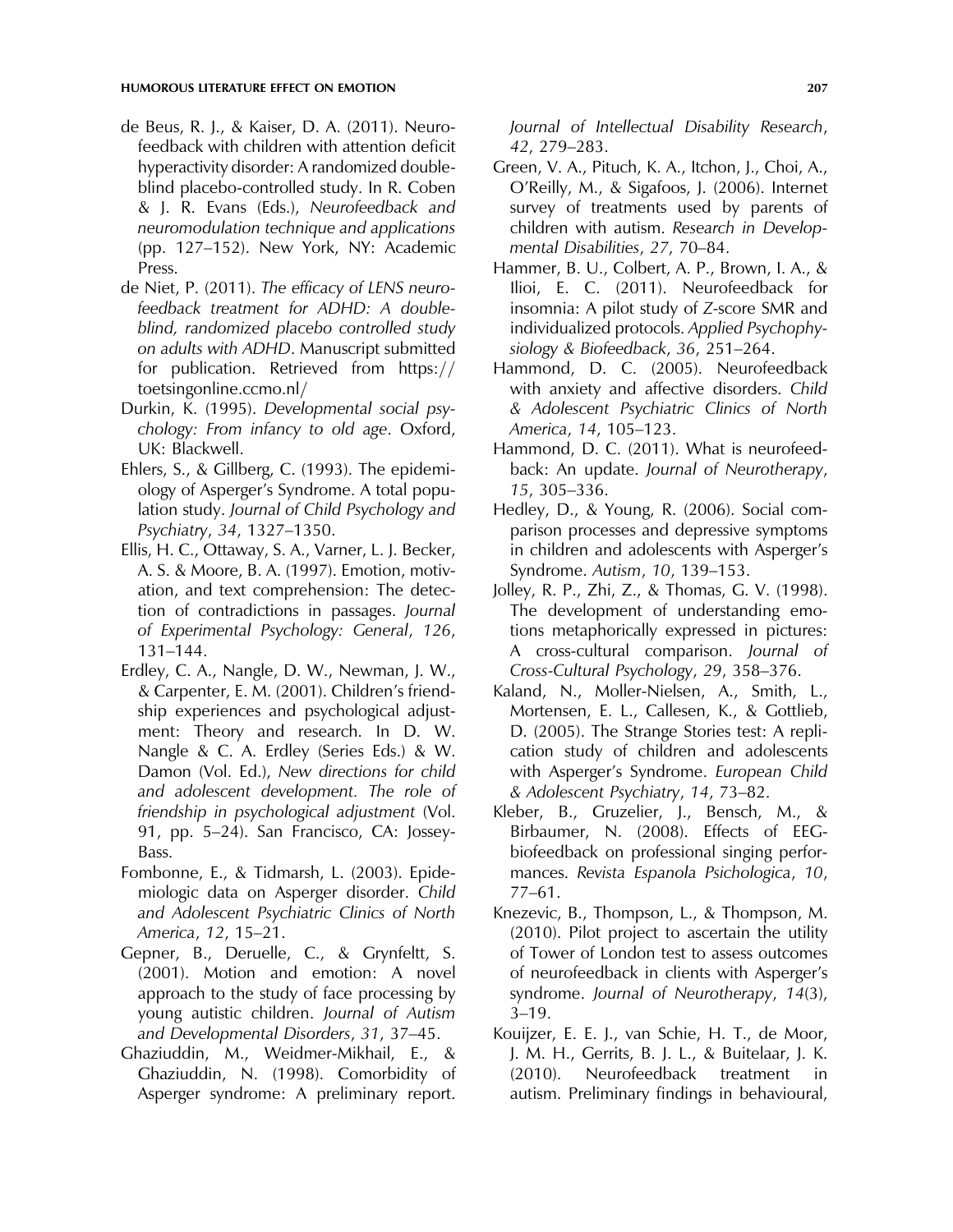cognitive, and neurophysiological functioning. Research in Autism Spectrum Disorders, 4, 386–399.

- Lamarine, R. J. (2001). Asperger syndrome: Advice for school personnel. Preventing School Failure, 45, 148–153.
- Laurent, A. C., & Rubin, E. (2004). Challenges in emotional regulation in Asperger's Syndrome and high-functioning autism. Topics in Language Disorders, 24, 286–297.
- Levesque, J., Beauregard, M., & Mensour, B. (2006). Effect of neurofeedback training on the neural substrates of selective attention in children with attention-deficit/hyperactivity disorder: A functional magnetic resonance imaging study. Neuroscience Letters, 394, 216–221.
- Little, L. (2001). Peer victimization of children with Asperger Spectrum disorder [Letter to the Editor]. Journal of the American Academic Child and Adolescent Psychiatry, 40, 995–996.
- Lubar, J. F. (1995). Neurofeedback for the management of attention deficit/hyperactivity disorders. In M. S. Schwartz (Ed.), Biofeedback: A practitioner's guide (pp. 493–522). New York, NY: Guilford.
- MacKay, C. (1997). Laughs: Funny stories selected by Claire MacKay. Toronto, Canada: Tundra Books.
- Mayes, S. D., & Calhoun, S. (2008). WISC–IV and WIAT–II profiles in children with high-functioning autism. Journal of Autism and Developmental Disorders, 38, 428–439.
- Mitchell, M. M., Brown, K. M., Morris-Villagran, M., & Villagran, P. D. (2001). The effects of anger, sadness and happiness on persuasive message processing: A test of the negative state relief model. Communication Monographs, 68, 347–359.
- Monastra, V. J., Monastra. D. M., & George, S. (2002). The effects of stimulant therapy, EEG biofeedback, and parenting style on the primary symptoms of attention-deficit/ hyperactivity disorder. Applied Psychophysiology and Biofeedback, 27, 231–249.
- Nangle, D. W., & Erdley, C. A. (2001). Editors' notes. In D. W. Nangle & C. A. Erdley (Series Eds.) & W. Damon (Vol. Ed.), New directions

for child and adolescent development. The role of friendship in psychological adjustment (Vol. 91, pp. 1–4). San Francisco, CA: Jossey-Bass.

- Oberle, E., Schonert-Reichl, K., & Thomson, K. (2010). Understanding the link between social and emotional well-being and peer relations in early adolescence: Genderspecific predictors of peer acceptance. Journal of Youth and Adolescence, 39, 1330–1342.
- Parker, T. S. (2004). Changing emotion: The use of therapeutic stories. Available from ProQuest database. (AAI3108721)
- Portway, S. M., & Johnson, B. (2005). Do you know I have Asperger's syndrome? Risks of non-obvious disability. Health, Risk & Society, 7, 73–83.
- Ramirez, P. M., Desantis, D., & Opler, L. A. (2001). EEG biofeedback treatment of ADD: A viable alternative to traditional medical intervention? Annals of the New York Academy of Sciences, 931, 342–358.
- Reid, A. (2005, September). Autistic spectrum disorders, assessment and intervention results after neurofeedback in 146 cases. Student award presentation, International Society for Neuronal Regulation annual meeting, Denver, CO.
- Reisberg, D. (1997). Cognition: Exploring the science of the mind. New York, NY: Norton.
- Rosenn, D. W. (1999). What is Asperger's disorder? Boston, MA: President and Fellows of Harvard College.
- Rubin, K. H., Dwyer, K. M., Booth-LaForce, C., Kim, A. H., Burgess, K. B., & Rose-Krasnor, L. (2004). Attachment, friendship, and psychological functioning in early adolescence. Journal of Early Adolescence, 24, 326–356.
- Schwartz. M. S., & Andrasik, F. (2003). Biofeedback: A practitioner's guide (3rd ed.). New York, NY: Guilford.
- Sears, W., & Thompson, L. (1998). The A.D.D. book: New understandings, new approaches to parenting your child. New York, NY: Little, Brown.
- Smith Myles, B., Hilgenfeld, T. D., Barnhill, G. P., Griswold, D. E., Hagiwara, T. & Simpson, R. L. (2002). Analysis of reading skills in individual